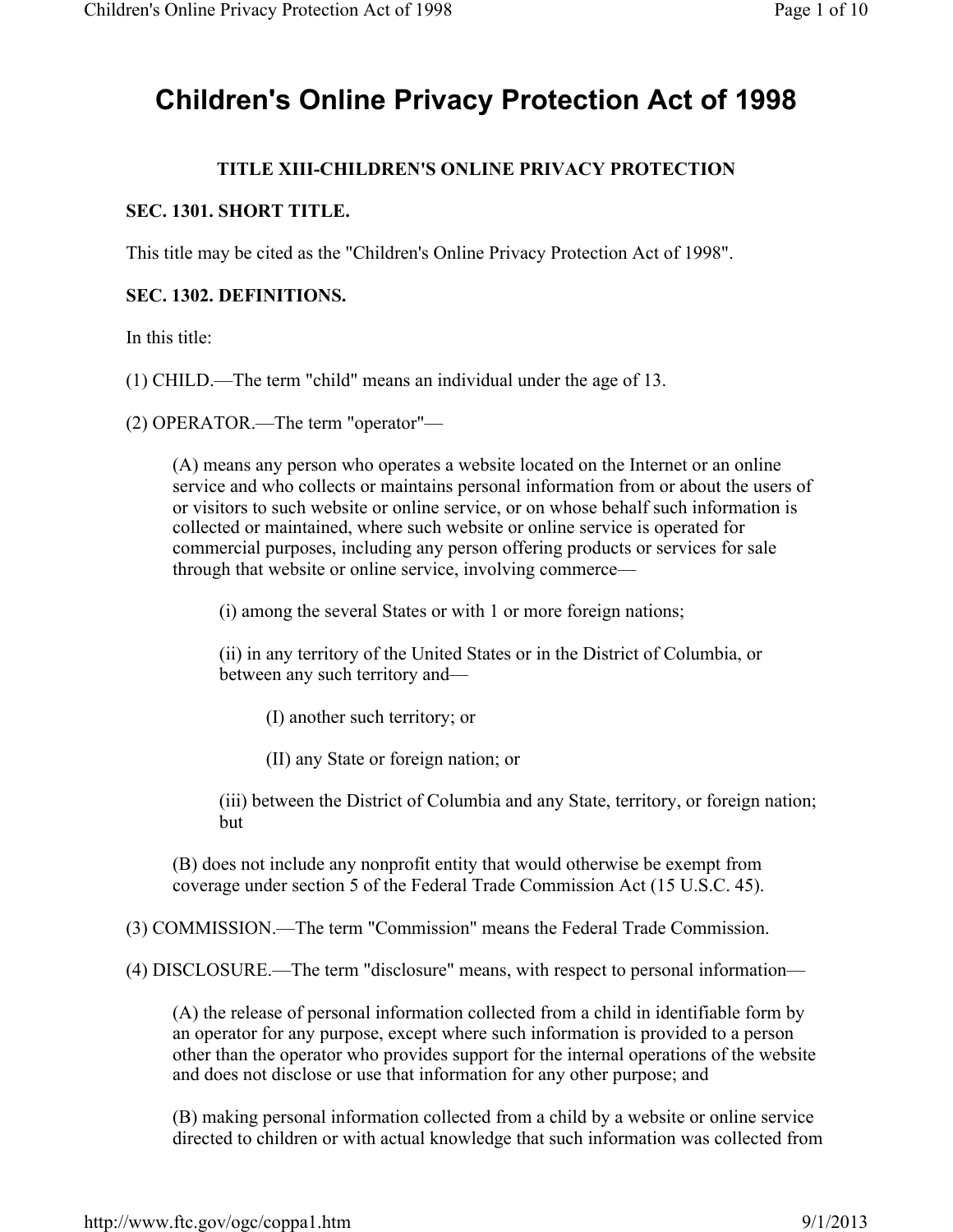a child, publicly available in identifiable form, by any means including by a public posting, through the Internet, or through—

(i) a home page of a website;

(ii) a pen pal service;

(iii) an electronic mail service;

(iv) a message board; or

(v) a chat room.

(5) FEDERAL AGENCY.—The term "Federal agency" means an agency, as that term is defined in section 551(1) of title 5, United States Code.

(6) INTERNET.—The term "Internet" means collectively the myriad of computer and telecommunications facilities, including equipment and operating software, which comprise the interconnected world-wide network of networks that employ the Transmission Control Protocol/ Internet Protocol, or any predecessor or successor protocols to such protocol, to communicate information of all kinds by wire or radio.

(7) PARENT.—The term "parent" includes a legal guardian.

(8) PERSONAL INFORMATION.—The term "personal information" means individually identifiable information about an individual collected online, including—

(A) a first and last name;

(B) a home or other physical address including street name and name of a city or town;

(C) an e-mail address;

(D) a telephone number;

(E) a Social Security number;

(F) any other identifier that the Commission determines permits the physical or online contacting of a specific individual; or

(G) information concerning the child or the parents of that child that the website collects online from the child and combines with an identifier described in this paragraph.

(9) VERIFIABLE PARENTAL CONSENT.—The term "verifiable parental consent" means any reasonable effort (taking into consideration available technology), including a request for authorization for future collection, use, and disclosure described in the notice, to ensure that a parent of a child receives notice of the operator's personal information collection, use, and disclosure practices, and authorizes the collection, use, and disclosure, as applicable, of personal information and the subsequent use of that information before that information is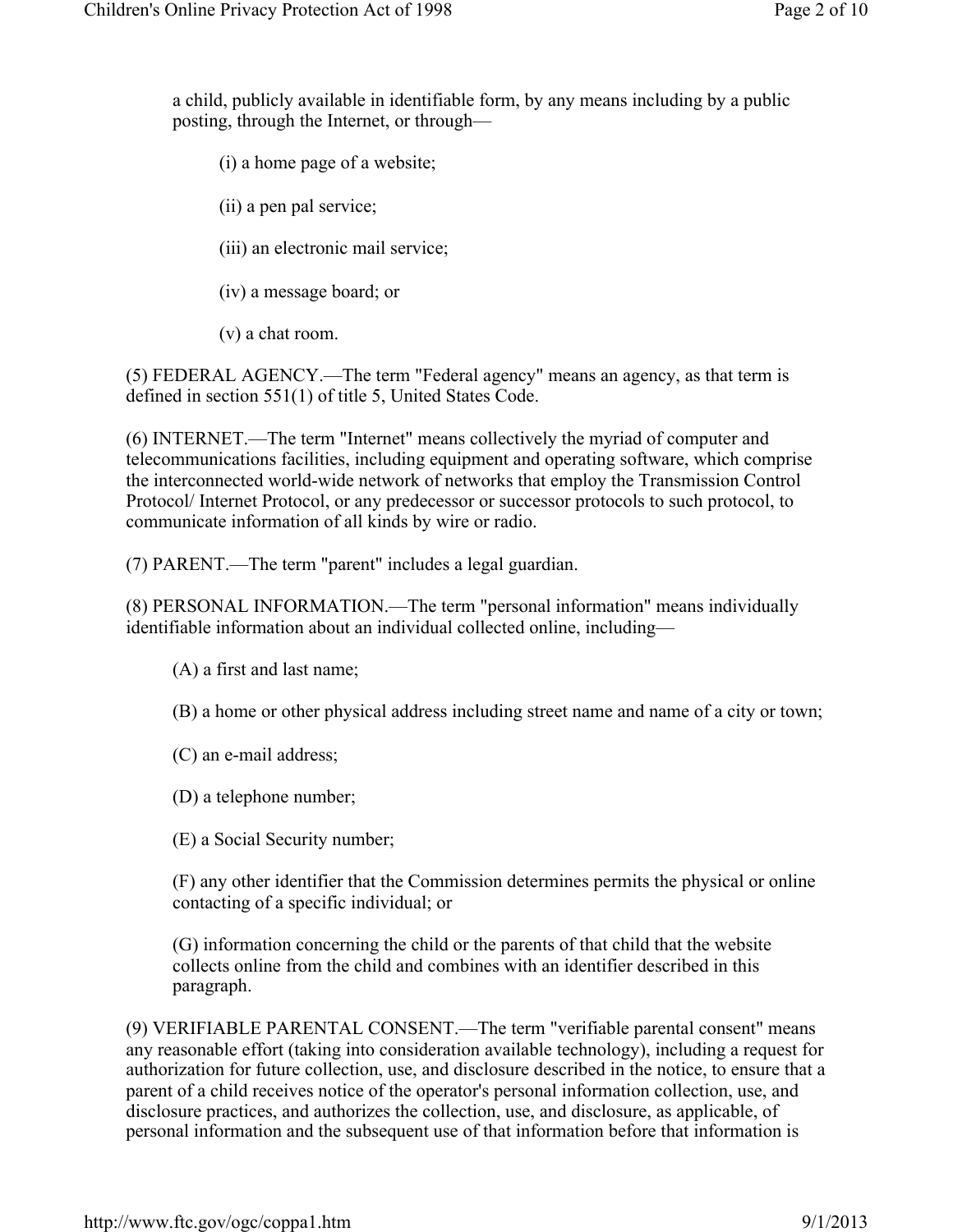collected from that child.

(10) WEBSITE OR ONLINE SERVICE DIRECTED TO CHILDREN.—

(A) IN GENERAL.—The term "website or online service directed to children" means—

(i) a commercial website or online service that is targeted to children; or

(ii) that portion of a commercial website or online service that is targeted to children.

(B) LIMITATION.—A commercial website or online service, or a portion of a commercial website or online service, shall not be deemed directed to children solely for referring or linking to a commercial website or online service directed to children by using information location tools, including a directory, index, reference, pointer, or hypertext link.

(11) PERSON.—The term "person" means any individual, partnership, corporation, trust, estate, cooperative, association, or other entity.

(12) ONLINE CONTACT INFORMATION.—The term "online contact information" means an e-mail address or an-other substantially similar identifier that permits direct contact with a person online.

# **SEC. 1303. REGULATION OF UNFAIR AND DECEPTIVE ACTS AND PRACTICES IN CONNECTION WITH THE COLLECTION AND USE OF PERSONAL INFORMATION FROM AND ABOUT CHILDREN ON THE INTERNET.**

# (a) ACTS PROHIBITED.—

(1) IN GENERAL.—It is unlawful for an operator of a website or online service directed to children, or any operator that has actual knowledge that it is collecting personal information from a child, to collect personal information from a child in a manner that violates the regulations prescribed under subsection (b).

(2) DISCLOSURE TO PARENT PROTECTED.—Notwithstanding paragraph (1), neither an operator of such a website or online service nor the operator's agent shall be held to be liable under any Federal or State law for any disclosure made in good faith and following reasonable procedures in responding to a request for disclosure of per-sonal information under subsection  $(b)(1)(B)(iii)$  to the parent of a child.

# (b) REGULATIONS.—

(1) IN GENERAL.—Not later than 1 year after the date of the enactment of this Act, the Commission shall promulgate under section 553 of title 5, United States Code, regulations that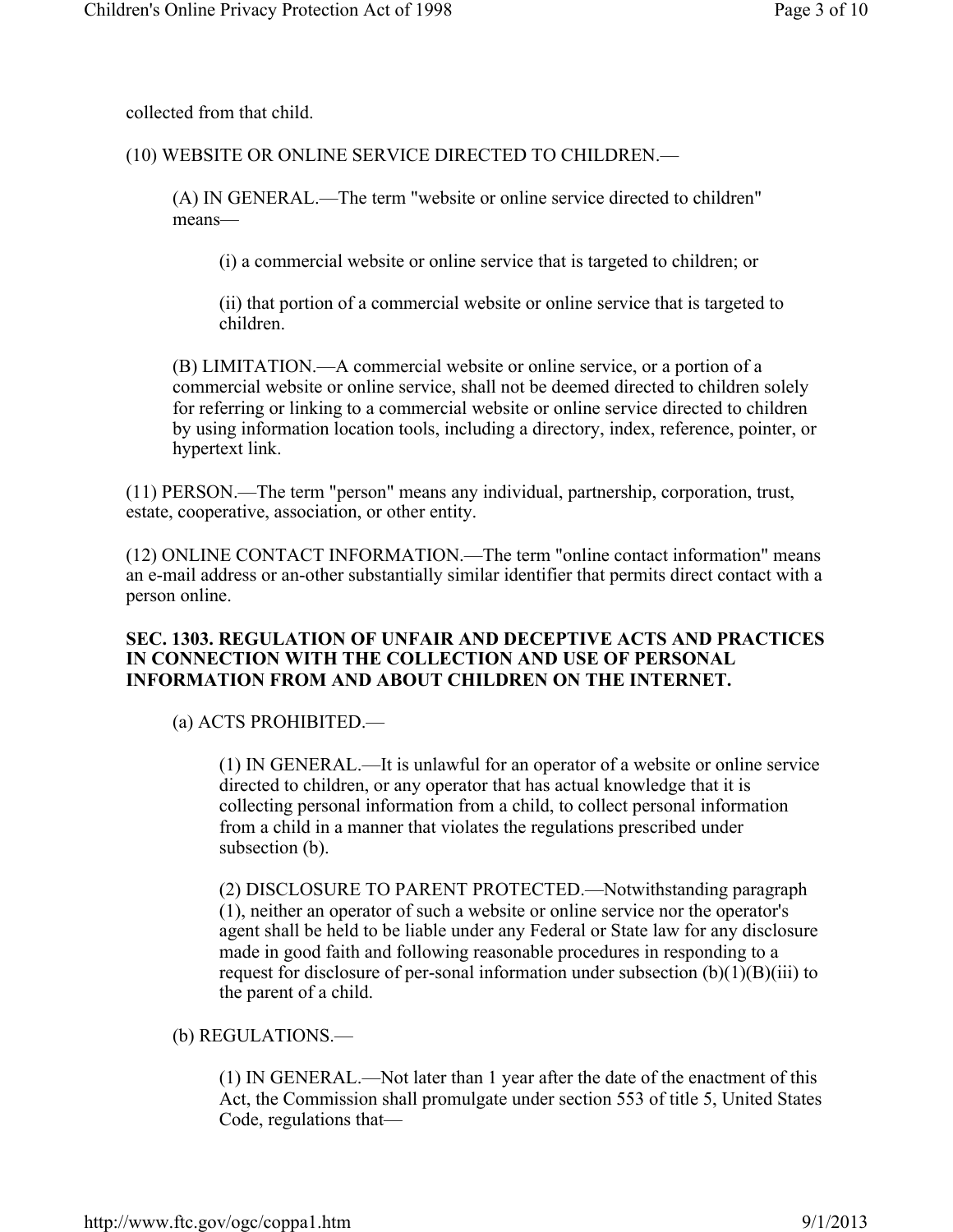(A) require the operator of any website or online service directed to children that collects personal information from children or the operator of a website or online service that has actual knowledge that it is collecting personal information from a child—

(i) to provide notice on the website of what information is collected from children by the operator, how the operator uses such information, and the operator's disclosure practices for such information; and

(ii) to obtain verifiable parental consent for the collection, use, or disclosure of personal information from children;

(B) require the operator to provide, upon request of a parent under this subparagraph whose child has provided personal information to that website or online service, upon proper identification of that parent, to such par-ent—

(i) a description of the specific types of personal information collected from the child by that operator;

(ii) the opportunity at any time to refuse to permit the operator's further use or maintenance in retrievable form, or future online collection, of personal information from that child; and

(iii) notwithstanding any other provision of law, a means that is reasonable under the circumstances for the parent to obtain any personal information collected from that child;

(C) prohibit conditioning a child's participation in a game, the offering of a prize, or another activity on the child disclosing more personal information than is reasonably necessary to participate in such activity; and

(D) require the operator of such a website or online service to establish and maintain reasonable procedures to protect the confidentiality, security, and integrity of personal information collected from children.

(2) WHEN CONSENT NOT REQUIRED.—The regulations shall provide that verifiable parental consent under paragraph  $(1)(A)(ii)$  is not required in the case of—

(A) online contact information collected from a child that is used only to respond directly on a one-time basis to a specific request from the child and is not used to recontact the child and is not maintained in retrievable form by the operator;

(B) a request for the name or online contact information of a parent or child that is used for the sole purpose of obtaining parental consent or providing notice under this section and where such information is not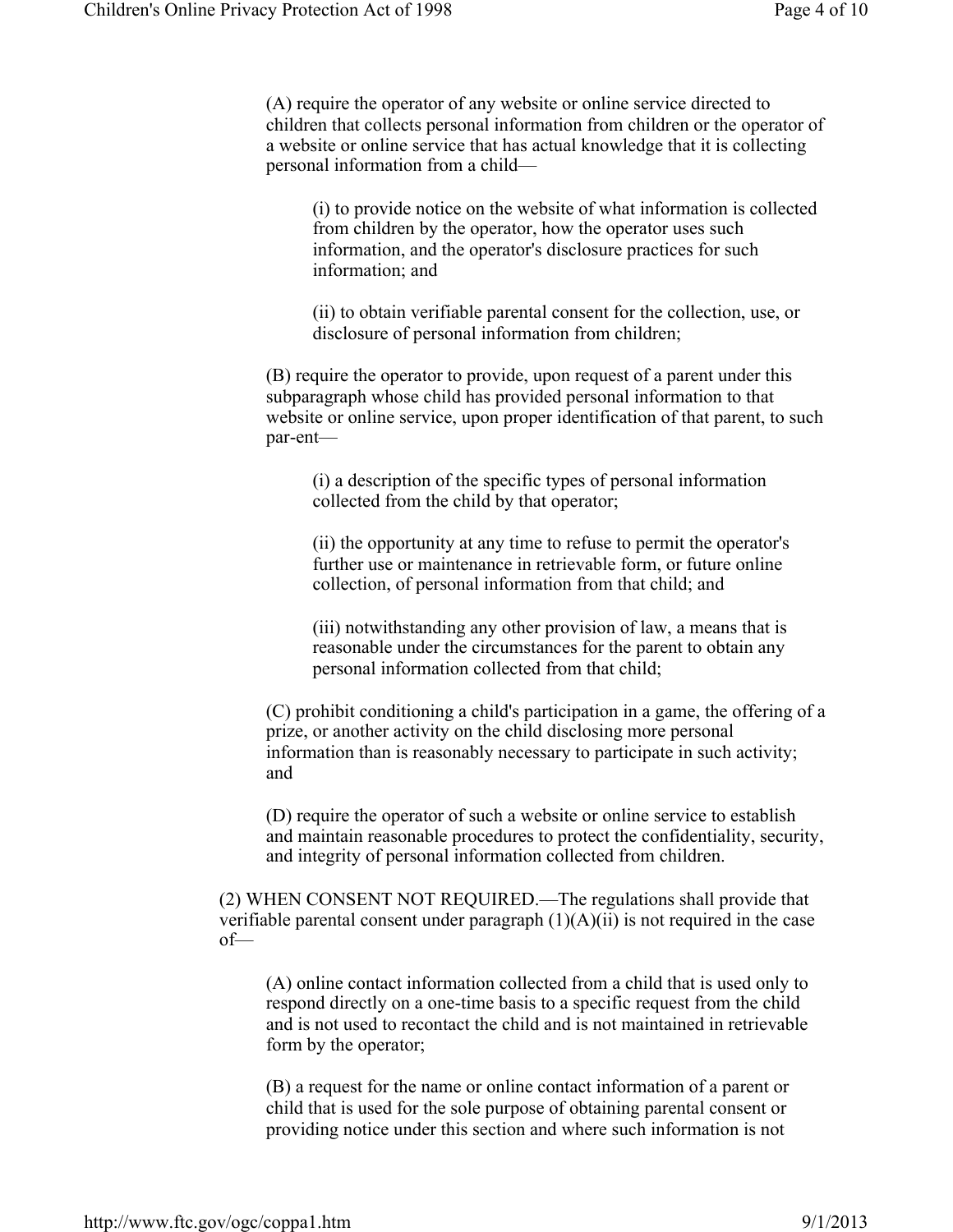maintained in retrievable form by the operator if parental consent is not obtained after a reasonable time;

(C) online contact information collected from a child that is used only to respond more than once directly to a specific request from the child and is not used to recontact the child beyond the scope of that request—

(i) if, before any additional response after the initial response to the child, the operator uses reasonable efforts to provide a parent notice of the online contact information collected from the child, the purposes for which it is to be used, and an opportunity for the parent to request that the operator make no further use of the information and that it not be maintained in retrievable form; or

(ii) without notice to the parent in such circumstances as the Commission may determine are appropriate, taking into consideration the benefits to the child of access to information and services, and risks to the security and privacy of the child, in regulations promulgated under this subsection;

(D) the name of the child and online contact information (to the extent reasonably necessary to protect the safety of a child participant on the site)—

(i) used only for the purpose of protecting such safety;

(ii) not used to recontact the child or for any other purpose; and

(iii) not disclosed on the site, if the operator uses reasonable efforts to provide a parent notice of the name and online contact information collected from the child, the purposes for which it is to be used, and an opportunity for the parent to request that the operator make no further use of the information and that it not be maintained in retrievable form; or

(E) the collection, use, or dissemination of such information by the operator of such a website or online service necessary—

(i) to protect the security or integrity of its website;

(ii) to take precautions against liability;

(iii) to respond to judicial process; or

(iv) to the extent permitted under other provisions of law, to provide information to law enforcement agencies or for an investigation on a matter related to public safety. 1815

(3) TERMINATION OF SERVICE.—The regulations shall permit the operator of a website or an online service to terminate service provided to a child whose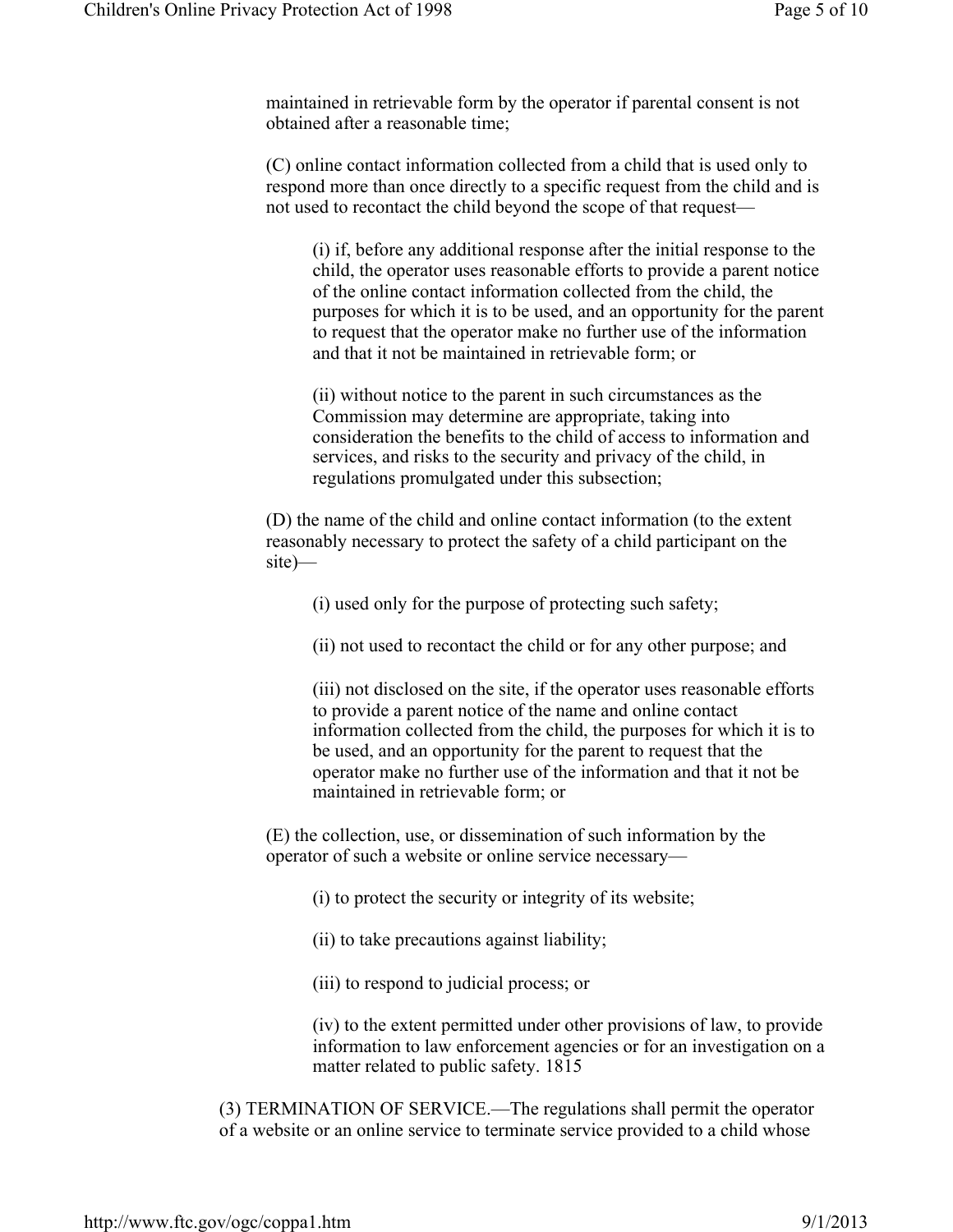parent has refused, under the regulations prescribed under paragraph  $(1)(B)(ii)$ , to permit the operator's further use or maintenance in retrievable form, or future online collection, of personal information from that child.

(c) ENFORCEMENT.—Subject to sections 1304 and 1306, a violation of a regulation prescribed under subsection (a) shall be treated as a violation of a rule defining an unfair or deceptive act or practice prescribed under section  $18(a)(1)(B)$  of the Federal Trade Commission Act (15 U.S.C. 57a(a)(1)(B)).

(d) INCONSISTENT STATE LAW.—No State or local government may impose any liability for commercial activities or actions by operators in interstate or foreign commerce in connection with an activity or action described in this title that is inconsistent with the treatment of those activities or actions under this section.

#### **SEC. 1304. SAFE HARBORS.**

(a) GUIDELINES.—An operator may satisfy the requirements of regulations issued under section 1303(b) by following a set of self-regulatory guidelines, issued by representatives of the marketing or online industries, or by other persons, approved under subsection (b).

#### (b) INCENTIVES.—

(1) SELF-REGULATORY INCENTIVES.—In prescribing regulations under section 1303, the Commission shall provide incentives for self-regulation by operators to implement the protections afforded children under the regulatory requirements described in subsection (b) of that section.

(2) DEEMED COMPLIANCE.—Such incentives shall include provisions for ensuring that a person will be deemed to be in compliance with the requirements of the regulations under section 1303 if that person complies with guidelines that, after notice and comment, are approved by the Commission upon making a determination that the guidelines meet the requirements of the regulations issued under section 1303.

(3) EXPEDITED RESPONSE TO REQUESTS.—The Commission shall act upon requests for safe harbor treatment within 180 days of the filing of the request, and shall set forth in writing its conclusions with regard to such requests.

(c) APPEALS.—Final action by the Commission on a request for approval of guidelines, or the failure to act within 180 days on a request for approval of guidelines, submitted under subsection (b) may be appealed to a district court of the United States of appropriate jurisdiction as provided for in section 706 of title 5, United States Code.

# **SEC. 1305. ACTIONS BY STATES.**

#### (a) IN GENERAL.—

(1) CIVIL ACTIONS.—In any case in which the attorney general of a State has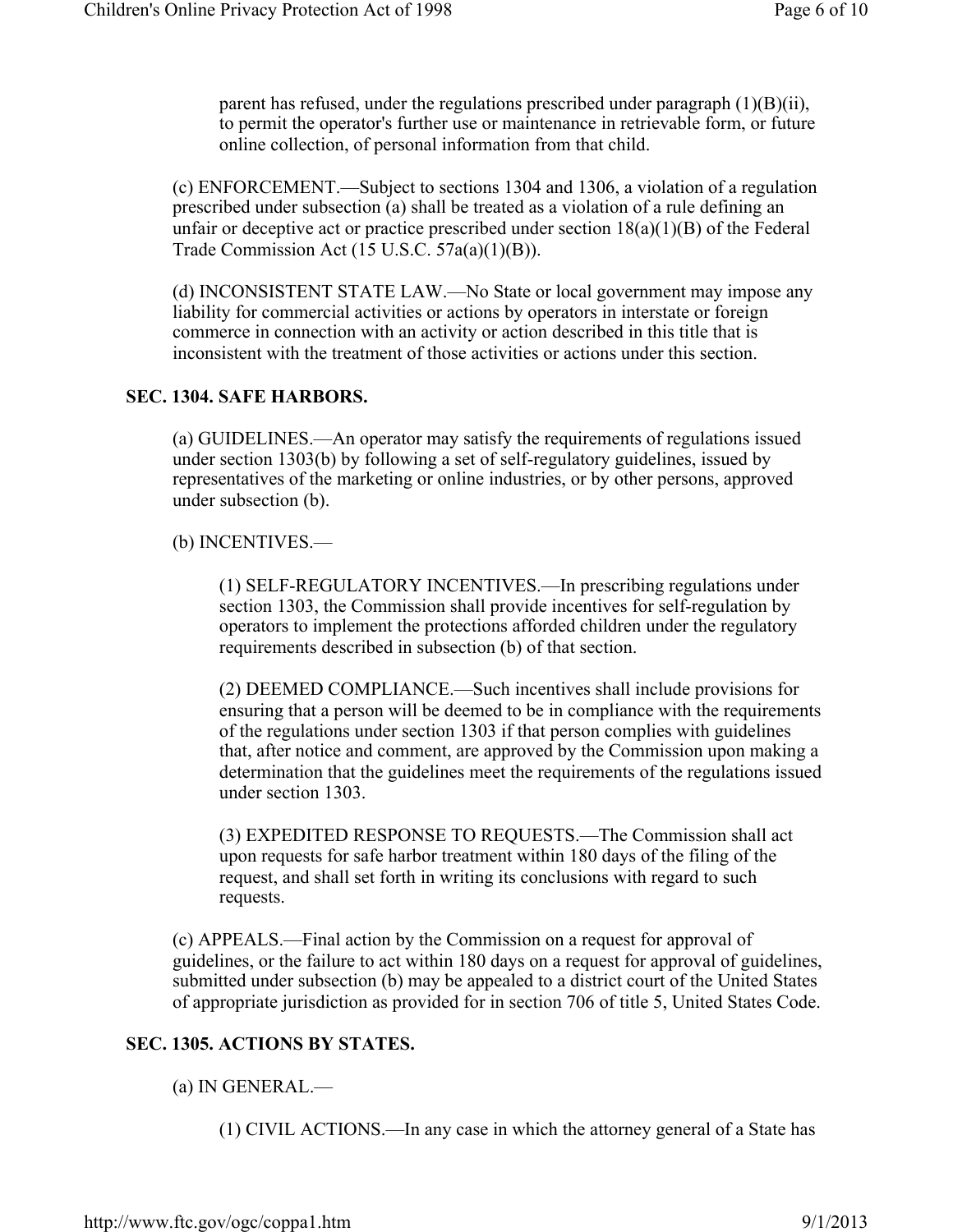reason to believe that an interest of the residents of that State has been or is threatened or adversely affected by the engagement of any person in a practice that violates any regulation of the Commission prescribed under section 1303(b), the State, as parens patriae, may bring a civil action on behalf of the residents of the State in a district court of the United States of appropriate jurisdiction to—

(A) enjoin that practice;

(B) enforce compliance with the regulation;

(C) obtain damage, restitution, or other compensation on behalf of residents of the State; or

(D) obtain such other relief as the court may consider to be appropriate.

#### (2) NOTICE.—

(A) IN GENERAL.—Before filing an action under paragraph (1), the attorney general of the State involved shall provide to the Commission—

(i) written notice of that action; and

(ii) a copy of the complaint for that action.

(B) EXEMPTION.—

(i) IN GENERAL.—Subparagraph (A) shall not apply with respect to the filing of an action by an attorney general of a State under this subsection, if the attorney general determines that it is not feasible to provide the notice described in that subparagraph before the filing of the action.

(ii) NOTIFICATION.—In an action described in clause (i), the attorney general of a State shall provide notice and a copy of the complaint to the Commission at the same time as the attorney general files the action.

#### (b) INTERVENTION.—

(1) IN GENERAL.—On receiving notice under subsection (a)(2), the Commission shall have the right to intervene in the action that is the subject of the notice.

(2) EFFECT OF INTERVENTION.—If the Commission intervenes in an action under subsection (a), it shall have the right—

(A) to be heard with respect to any matter that arises in that action; and

(B) to file a petition for appeal.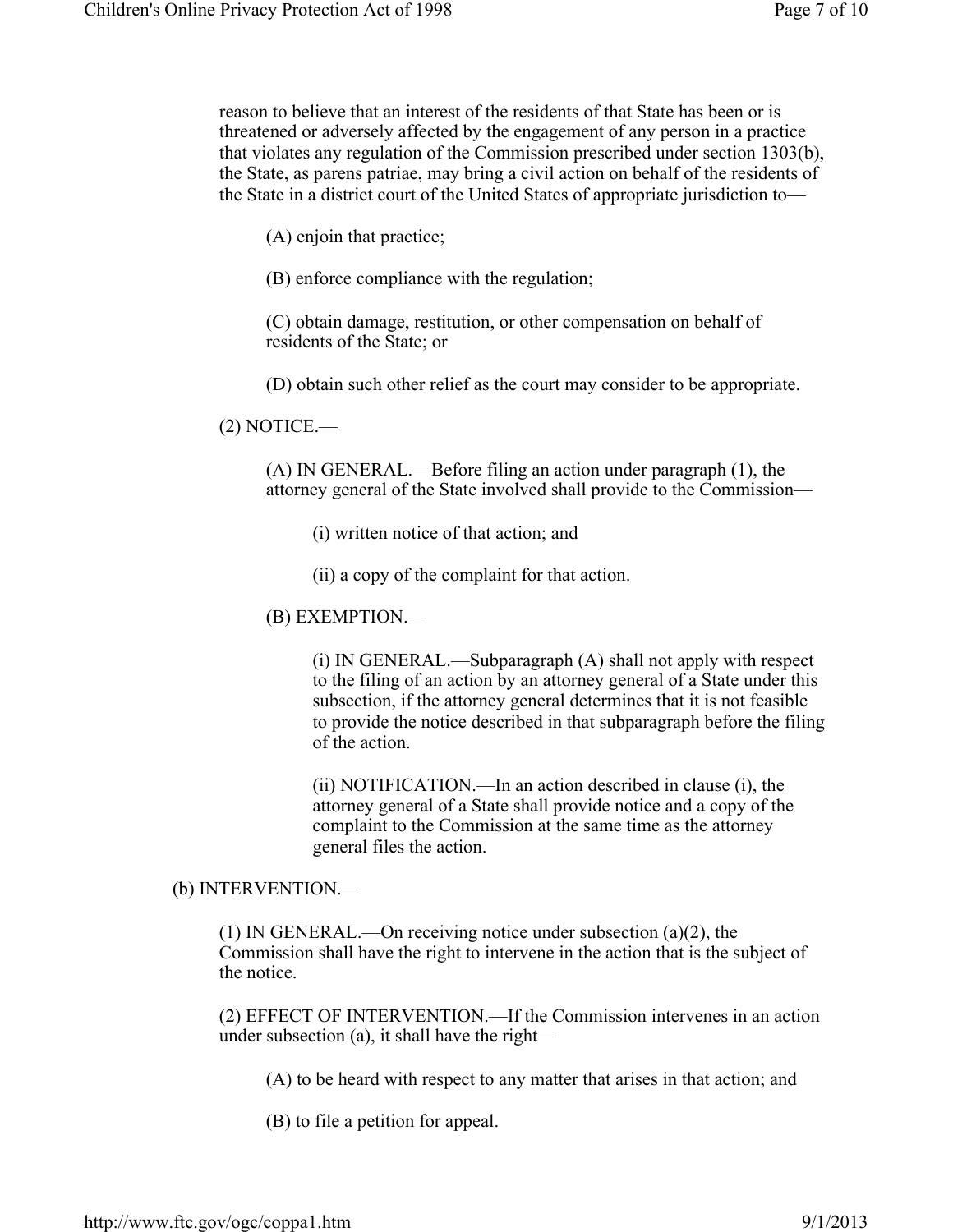(3) AMICUS CURIAE.—Upon application to the court, a person whose selfregulatory guidelines have been approved by the Commission and are relied upon as a defense by any defendant to a proceeding under this section may file amicus curiae in that proceeding.

(c) CONSTRUCTION.—For purposes of bringing any civil action under subsection (a), nothing in this title shall be construed to prevent an attorney general of a State from exercising the powers conferred on the attorney general by the laws of that State  $to$ 

(1) conduct investigations;

(2) administer oaths or affirmations; or

(3) compel the attendance of witnesses or the production of documentary and other evidence.

(d) ACTIONS BY THE COMMISSION.—In any case in which an action is instituted by or on behalf of the Commission for violation of any regulation prescribed under section 1303, no State may, during the pendency of that action, institute an action under subsection (a) against any defendant named in the complaint in that action for violation of that regulation.

(e) VENUE; SERVICE OF PROCESS.—

(1) VENUE.—Any action brought under subsection (a) may be brought in the district court of the United States that meets applicable requirements relating to venue under section 1391 of title 28, United States Code.

(2) SERVICE OF PROCESS.—In an action brought under subsection (a), process may be served in any district in which the defendant—

(A) is an inhabitant; or

(B) may be found.

# **SEC. 1306. ADMINISTRATION AND APPLICABILITY OF ACT.**

(a) IN GENERAL.—Except as otherwise provided, this title shall be enforced by the Commission under the Federal Trade Commission Act (15 U.S.C. 41 et seq.).

(b) PROVISIONS.—Compliance with the requirements imposed under this title shall be enforced under—(1) section 8 of the Federal Deposit Insurance Act (12 U.S.C. 1818), in the case of—

(A) national banks, and Federal branches and Federal agencies of foreign banks, by the Office of the Comptroller of the Currency;

(B) member banks of the Federal Reserve System (other than national banks), branches and agencies of foreign banks (other than Federal branches, Federal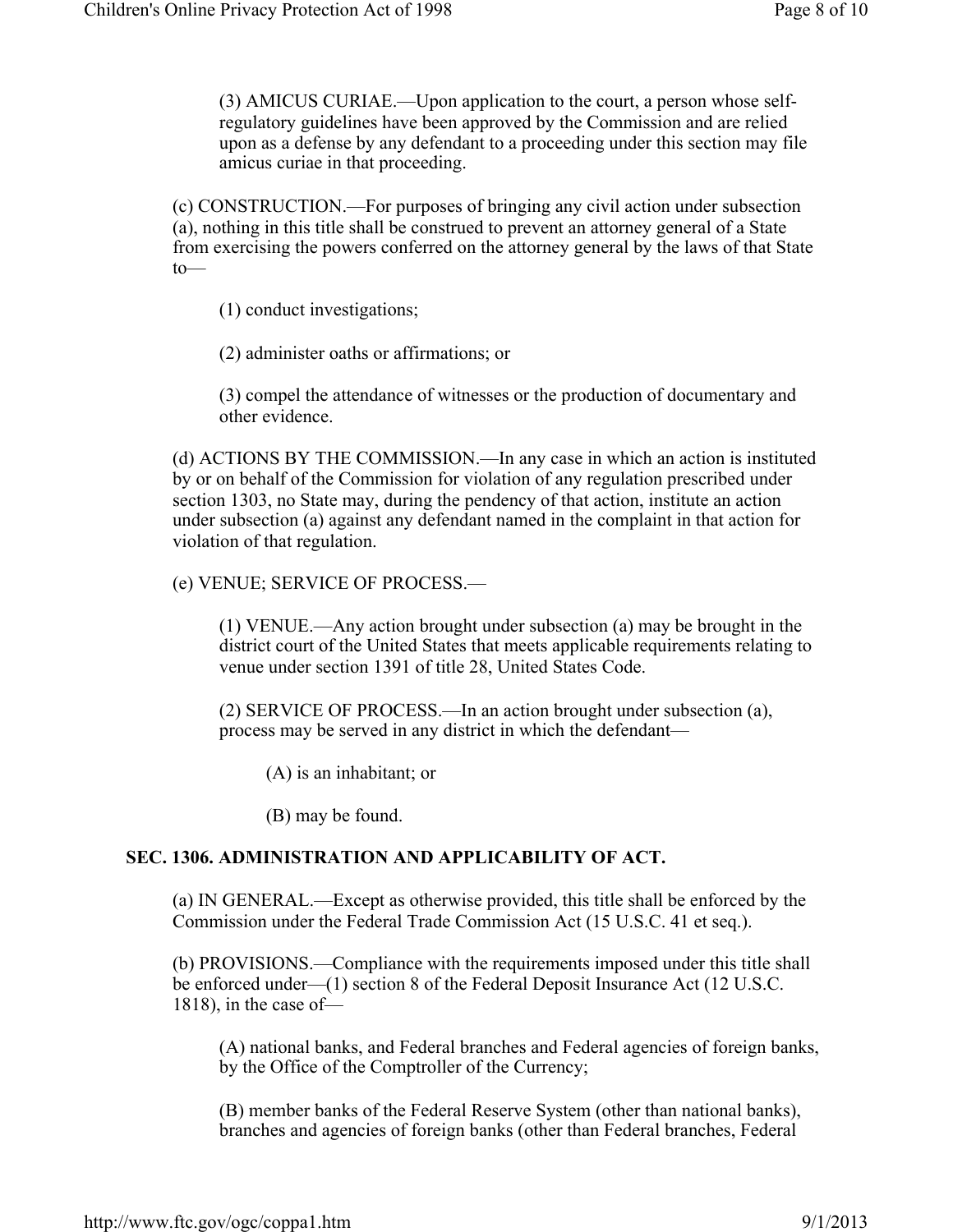agencies, and insured State branches of foreign banks), commercial lending companies owned or controlled by foreign banks, and organizations operating under section 25 or 25(a) of the Federal Reserve Act (12 U.S.C. 601 et seq. and 611 et seq.), by the Board; and

(C) banks insured by the Federal Deposit Insurance Corporation (other than members of the Federal Reserve System) and insured State branches of foreign banks, by the Board of Direc- tors of the Federal Deposit Insurance Corporation;

(2) section 8 of the Federal Deposit Insurance Act (12 U.S.C. 1818), by the Director of the Office of Thrift Supervision, in the case of a savings association the deposits of which are insured by the Federal Deposit Insurance Corporation;

(3) the Federal Credit Union Act (12 U.S.C. 1751 et seq.) by the National Credit Union Administration Board with respect to any Federal credit union;

(4) part A of subtitle VII of title 49, United States Code, by the Secretary of Transportation with respect to any air carrier or foreign air carrier subject to that part;

(5) the Packers and Stockyards Act, 1921 (7 U.S.C. 181 et seq.) (except as provided in section 406 of that Act (7 U.S.C. 226, 227)), by the Secretary of Agriculture with respect to any activities subject to that Act; and

(6) the Farm Credit Act of 1971 (12 U.S.C. 2001 et seq.) by the Farm Credit Administration with respect to any Federal land bank, Federal land bank association, Federal intermediate credit bank, or production credit association.

(c) EXERCISE OF CERTAIN POWERS.—For the purpose of the exercise by any agency referred to in subsection (a) of its powers under any Act referred to in that subsection, a violation of any requirement imposed under this title shall be deemed to be a violation of a requirement imposed under that Act. In addition to its powers under any provision of law specifically referred to in subsection (a), each of the agencies referred to in that subsection may exercise, for the purpose of enforcing compliance with any requirement imposed under this title, any other authority conferred on it by law.

(d) ACTIONS BY THE COMMISSION.—The Commission shall prevent any person from violating a rule of the Commission under section 1303 in the same manner, by the same means, and with the same jurisdiction, powers, and duties as though all applicable terms and provisions of the Federal Trade Commission Act (15 U.S.C. 41 et seq.) were incorporated into and made a part of this title. Any entity that violates such rule shall be subject to the penalties and entitled to the privileges and immunities provided in the Federal Trade Commission Act in the same manner, by the same means, and with the same jurisdiction, power, and duties as though all applicable terms and provisions of the Federal Trade Commission Act were incorporated into and made a part of this title.